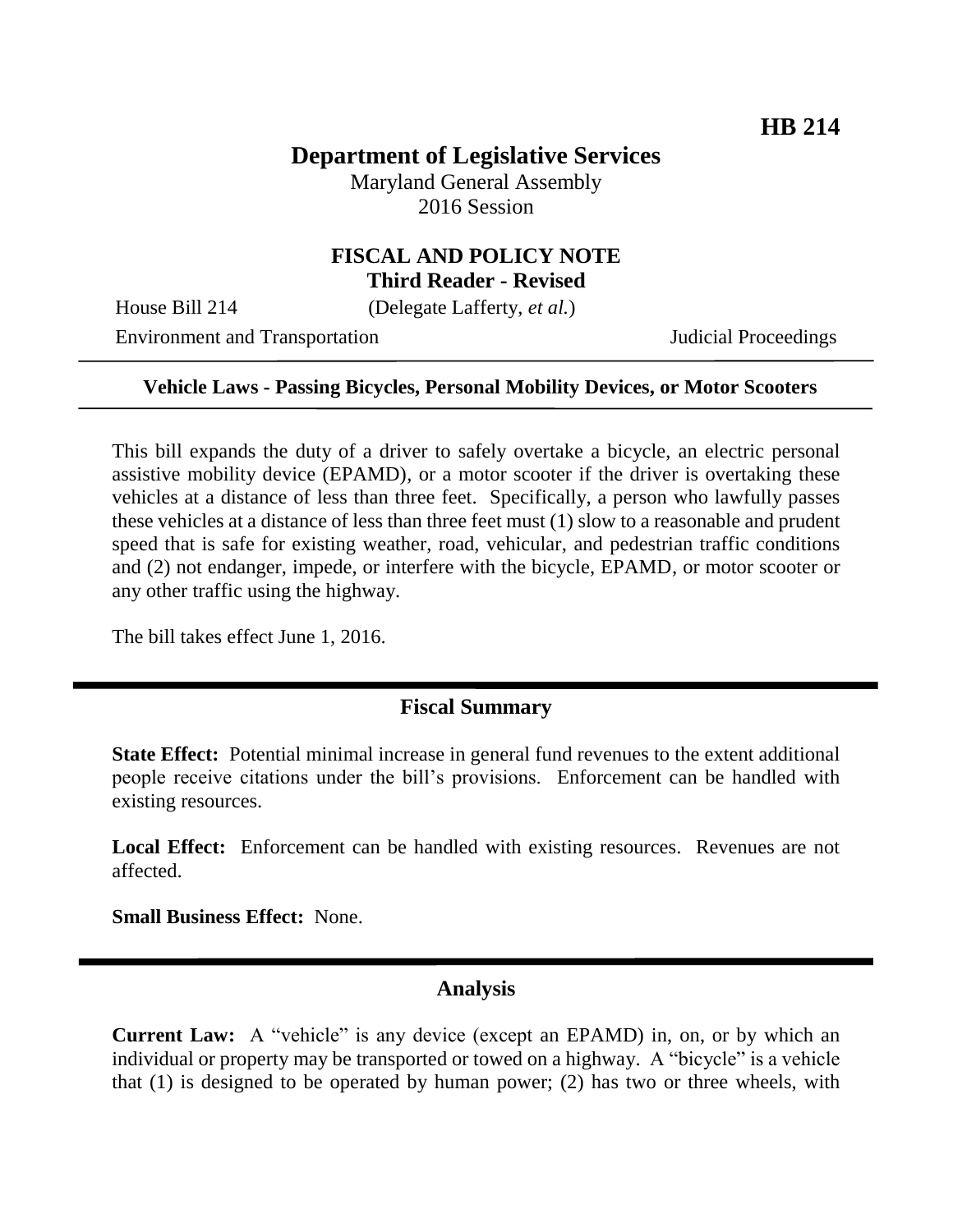one being more than 14 inches in diameter; and (3) has a drive mechanism other than pedals directly attached to a drive wheel. It includes an electric bicycle or a moped.

An "EPAMD" is a pedestrian device that has two nontandem wheels, is self-balancing, is powered by an electric propulsion system, and is designed to transport one person at a maximum speed of 15 miles per hour.

A "motor scooter" is a nonpedal vehicle that has an operator's seat and two wheels, one of which is 10 inches or more in diameter. A motor scooter has a step-through chassis, a motor with a maximum rating of 2.7 horsepower or a maximum capacity of 50 cubic centimeters of piston displacement, and an automatic transmission. A motor scooter does not include an off-road vehicle, a motorcycle, or an all-terrain vehicle.

*Lawfully Passing or Overtaking Another Vehicle – Generally:* The driver of a vehicle overtaking another vehicle that is going in the same direction must pass to the left of the overtaken vehicle at a safe distance. The driver of a vehicle overtaking another vehicle that is going in the same direction may not drive his or her vehicle directly in front of the overtaken vehicle until safely clear of the overtaken vehicle. Except when passing on the right is permitted, the driver of an overtaken vehicle must give way to the right, upon audible signal, in favor of the overtaking vehicle. A violation of these provisions is a misdemeanor, subject to a maximum fine of \$500. The prepayment penalty established by the District Court for these violations is \$90 and, upon conviction, one point assessed against the driver's license. If the violation contributes to an accident, the prepayment penalty is \$130 and three points assessed against the license.

*Overtaking Bicycles, EPAMDs, and Motor Scooters:* A driver of a vehicle must exercise due care to avoid colliding with any bicycle, motor scooter, or EPAMD. A violation of this provision is a misdemeanor, subject to a maximum fine of \$500. The prepayment penalty assessed by the District Court is \$290.

A driver of a vehicle is required to safely overtake a bicycle, EPAMD, or motor scooter at a distance of at least three feet, except as otherwise specified. The requirement does not apply if, at the time, (1) the bicycle, EPAMD, or motor scooter rider fails to ride to the right side of the roadway as required by the Maryland Vehicle Law; (2) the rider fails to comply with the requirement to ride in a bicycle lane or shoulder that is paved to a smooth surface; (3) the passing with a clearance of less than three feet is caused solely by the failure of the bicycle, EPAMD, or motor scooter rider to maintain a steady course; or (4) the highway on which the vehicle is being driven is not wide enough to lawfully pass the bicycle, EPAMD, or motor scooter at a distance of at least three feet. Unless otherwise specified by law, the driver of a vehicle is required to yield the right-of-way to a person who is lawfully riding a bicycle, an EPAMD, or a motor scooter in a designated bicycle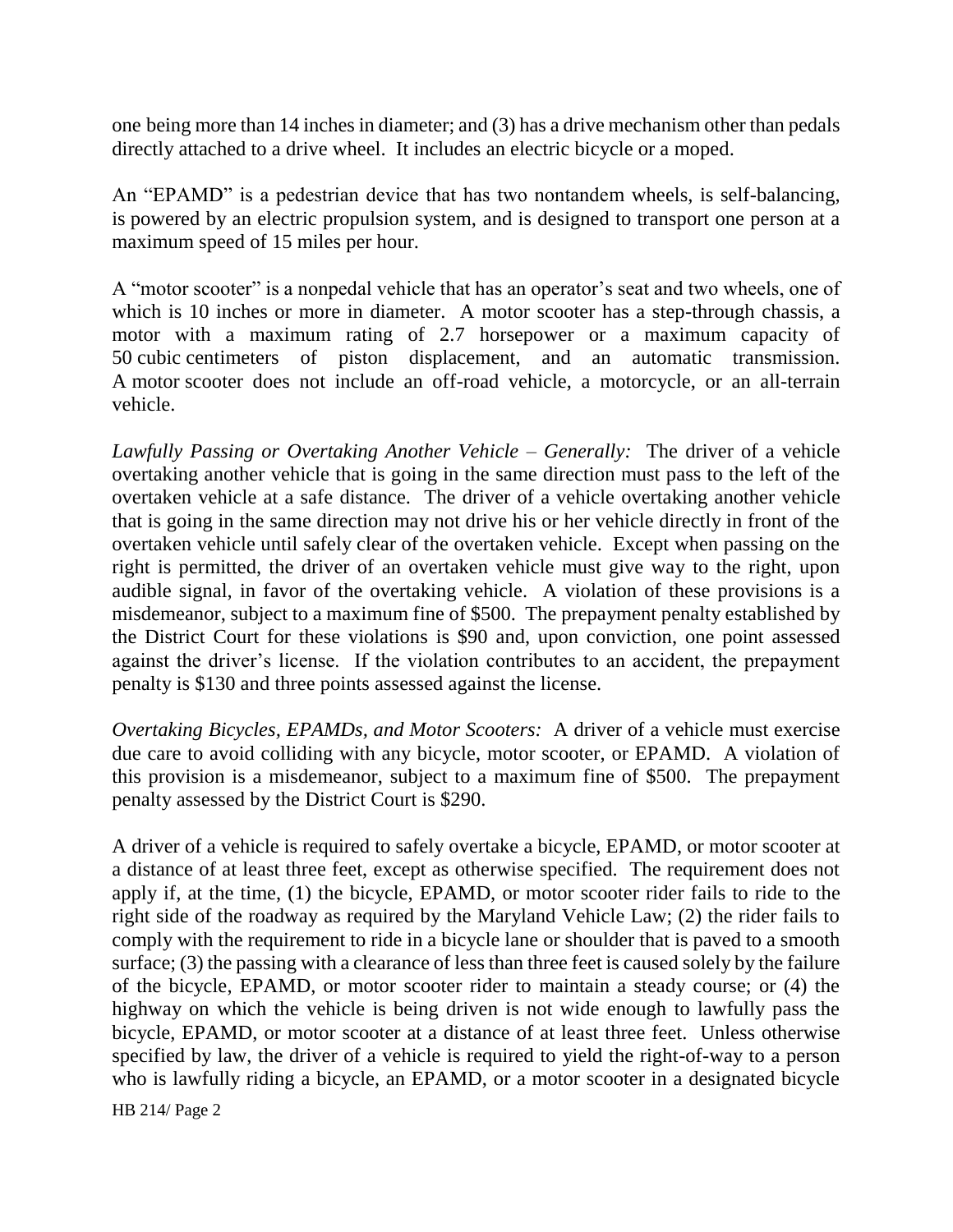lane or shoulder if the vehicle driver is about to enter or cross the designated bicycle lane or shoulder. A violation of these provisions is a misdemeanor with a maximum fine of \$500. The prepayment penalty for these violations is \$80 and, upon conviction, one point assessed against the driver's license. If the violation contributes to an accident, the prepayment penalty is \$120 and three points assessed against the license.

**Background: Exhibit 1** shows the frequency of charges for unlawfully overtaking another bicycle, motor scooter, or EPAMD.

**Exhibit 1**

| Exhibit 1<br><b>Citations – Overtaking Certain Vehicles</b><br><b>Fiscal 2015</b> |             |                |       |       |
|-----------------------------------------------------------------------------------|-------------|----------------|-------|-------|
|                                                                                   | <b>Open</b> | <b>Prepaid</b> | Trial | Total |
| <b>Overtaking bike/motor scooter/EPAMD</b>                                        |             |                |       |       |
| Failure to exercise due care to avoid collision                                   | 5           | 3              | 3     |       |
| Failure to pass safely at distance of three feet                                  |             | $\overline{4}$ |       | 6     |
| Source: District Court of Maryland                                                |             |                |       |       |

According to the National Highway Transportation Safety Administration (NHTSA), 743 "pedacyclists" were killed and 48,000 were injured nationwide in crashes with motor vehicles during 2013 (the latest year available). NHTSA uses the term "pedacyclists" to refer to riders of two-wheeled nonmotorized vehicles, tricycles, and unicycles powered by pedals and human power. Nationally, pedacyclist deaths accounted for about 2.3% of all traffic fatalities in 2013. During the same period in Maryland, NHTSA reports that 6 of the total 465 traffic fatalities (or about 1.3%) involved pedacyclists.

## **Additional Information**

**Prior Introductions:** None.

**Cross File:** SB 1123 (Senator Klausmeier, *et. al.*) – Judicial Proceedings.

**Information Source(s):** Judiciary (Administrative Office of the Courts), Department of State Police, Maryland Department of Transportation, National Highway Traffic Safety Administration, Department of Legislative Services